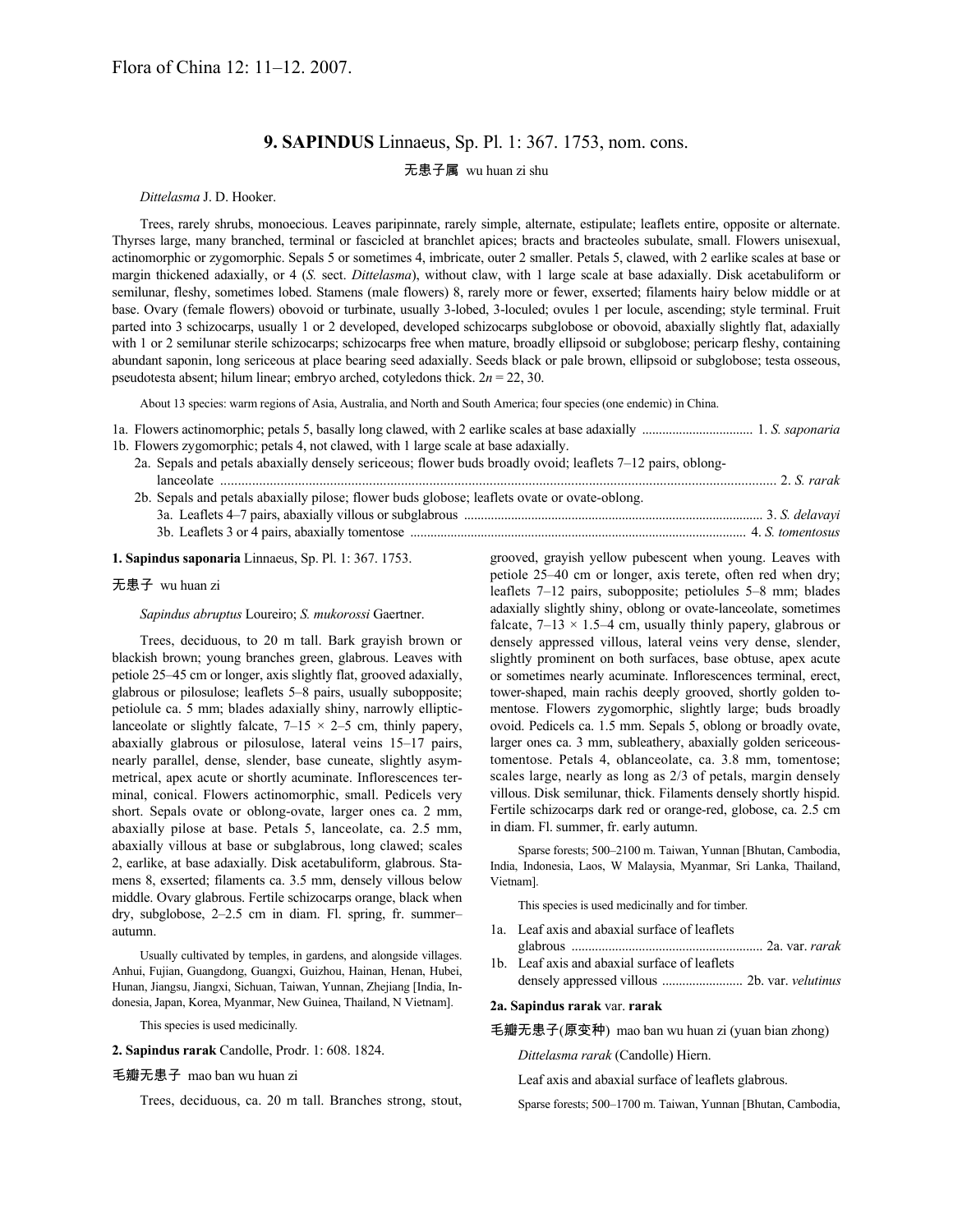India, Indonesia, Laos, W Malaysia, Myanmar, Sri Lanka, Thailand, Vietnam].

**2b. Sapindus rarak** var. **velutinus** C. Y. Wu & T. L. Ming, Fl. Yunnan. 1: 261. 1977 [*"velutina"*].

### 石屏无患子 shi ping wu huan zi

Leaf axis and abaxial surface of leaflets densely appressed villous.

● Sparse forests; 1600–2100 m. Yunnan (Shiping).

**3. Sapindus delavayi** (Franchet) Radlkofer, Sitzungsber. Math.-Phys. Cl. Königl. Bayer. Akad. Wiss. München 20: 233. 1890.

川滇无患子 chuan dian wu huan zi

*Pancovia delavayi* Franchet, Bull. Soc. Bot. France 33: 461. 1886.

Trees, deciduous, ca. 10 m tall. Bark black-brown; branches pubescent. Leaves with petiole 25–35 cm or longer, axis pilose; leaflets 4–6(or 7) pairs, opposite or sometimes nearly alternate; petiolules usually less than 1 cm; blades ovate or ovate-oblong, bilaterally often asymmetrical,  $6-14 \times 2.5-5$ cm, papery, slightly nitid, only villous on midvein and lateral veins, abaxially sparsely villous or subglabrous, rarely glabrous, lateral veins to 18 pairs, slender, base obtuse, apex acute. Inflorescences terminal, erect, often  $3 \times$  branched, main rachis and branches stronger, villous. Flowers zygomorphic; buds globose. Pedicels ca. 2 mm. Sepals 5, smaller ones broadly ovate, 2–2.5 mm, larger ones oblong, ca. 3.5 mm, base of abaxial surface and margin villous. Petals 4(5 or 6), narrowly lanceolate, ca. 5.5 mm; scales large, nearly as long as 2/3 of petals, margin densely tomentose. Disk semilunar, thick. Stamens 8, slightly exserted. Fertile schizocarps yellow, subglobose, ca. 2.2 cm in diam. Fl. early summer, fr. late autumn.

● Forests; 1200–2600 m. Guizhou, Hubei, Shaanxi, Sichuan, Yunnan.

This species is used medicinally and for timber.

**4. Sapindus tomentosus** Kurz, J. Asiat. Soc. Bengal, Pt. 2, Nat. Hist. 44: 204. 1875.

#### 绒毛无患子 rong mao wu huan zi

*Pancovia tomentosa* (Kurz) Kurz.

?Trees. Branches terete, grooved, pale yellow pubescent, with scattered, glaucous lenticels. Leaves with petiole ca. 45 cm, axis pale yellow tomentose; leaflets 3 or 4 pairs, opposite or alternate; petiolules 8–10 mm, stout, tomentose; blades obliquely ovate-oblong,  $10-16 \times 5-6.5$  cm, papery, abaxially densely shortly tomentose, adaxially hairy only on veins, lateral veins ascending, slightly prominent on both surfaces, reticulate veins visible, base rounded or sometimes those at lower part of axis subcordate, apex acuminate or acute, sometimes slightly obtuse. Inflorescences ca. 20 cm or longer, shortly tomentose. Flowers zygomorphic; buds globose. Sepals 5, oblong-lanceolate, abaxially pilose, apex acute. Petals 4, narrowly cuneate, with 2-lobed, densely villous scales at base adaxially. Disk semilunar. Filaments villous. Fertile schizocarps subglobose, slightly flat abaxially, ca. 2.5 cm wide, ca. 1.8 cm thick.

S and W Yunnan [Myanmar].